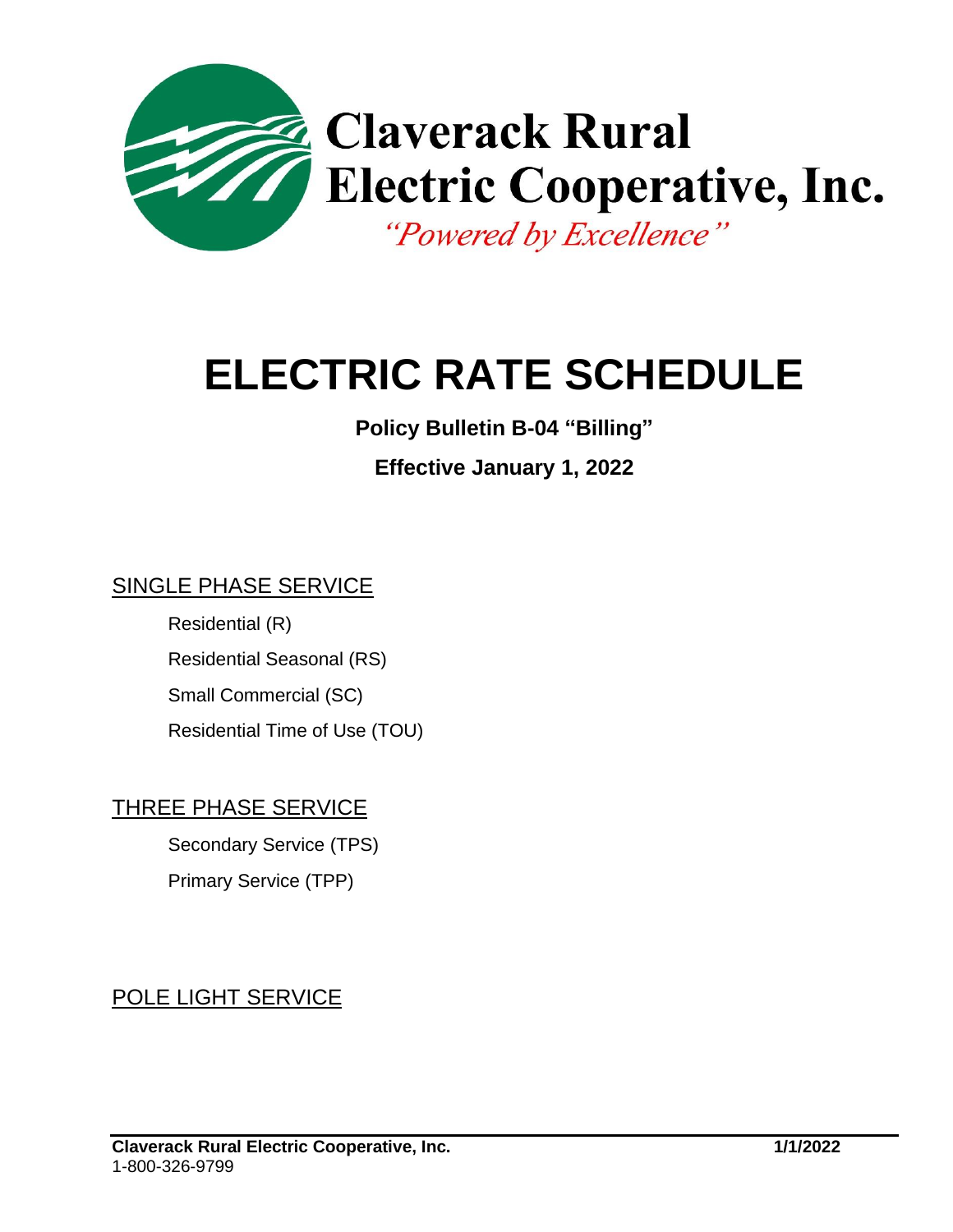# **SINGLE PHASE SERVICE – Residential (R), Residential Seasonal (RS), Small Commercial (SC) rate classes**

#### AVAILABILITY

Residential, Residential Seasonal and Small Commercial consumer members utilizing the cooperative's standard single-phase service for light, heat, and/or power. Effective January 1, 2017, except with special permission from the cooperative, single phase service is not available for loads requiring a transformer larger than 100KVA.

#### SERVICE CHARACTERISTICS

Single Phase, Alternating Current, 60 Cycles, 240/120 Volts three wire.

#### MONTHLY RATE

| <b>Cost of Service</b>      | \$33.00           |
|-----------------------------|-------------------|
| <b>Distribution</b>         | \$0.03854 per kWh |
| Generation and Transmission | \$0.06155 per kWh |

#### MONTHLY MINIMUM CHARGE

Members whose kWh consumption for the month is zero shall be billed the monthly Cost of Service charge.

#### **BILLING**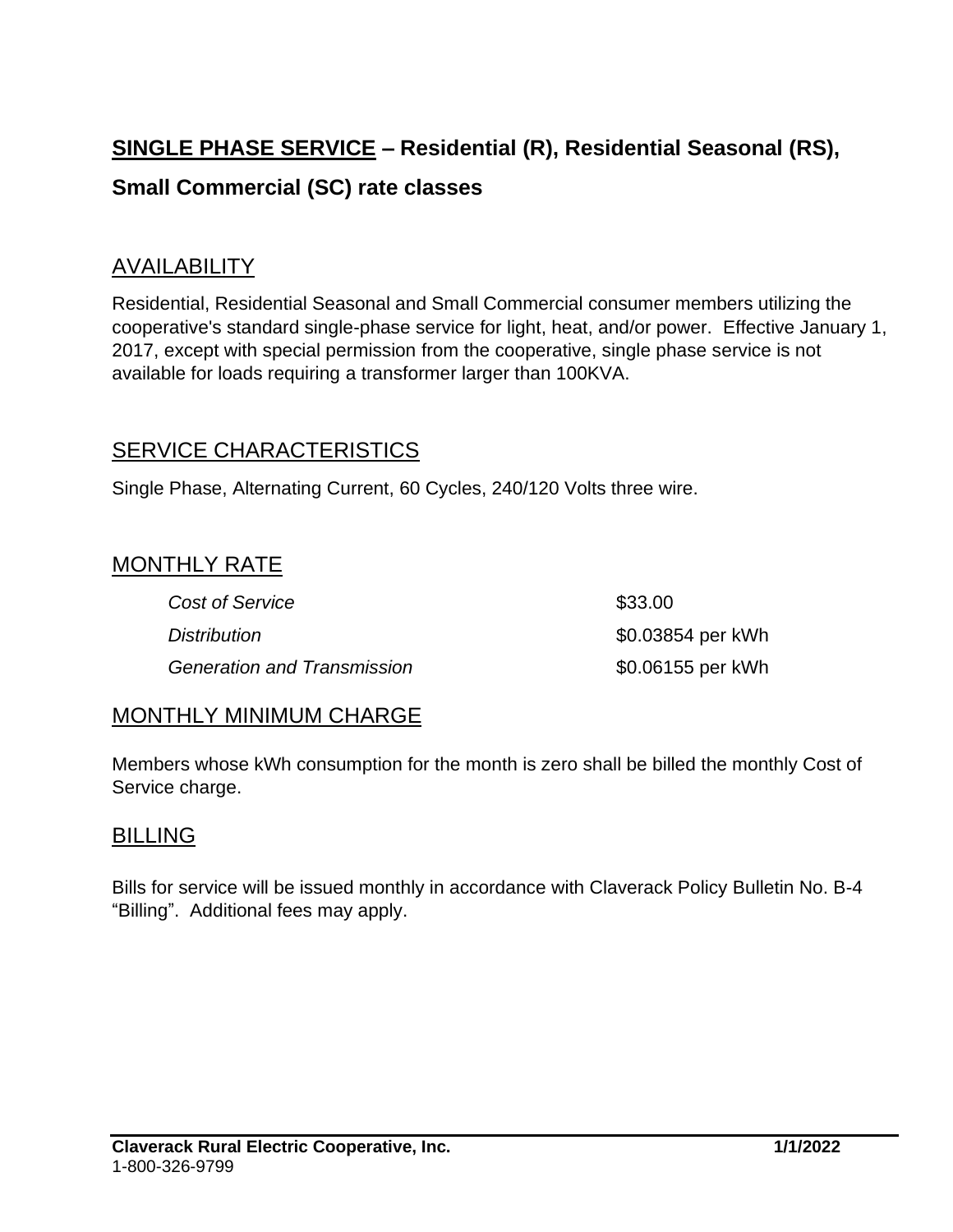# **SINGLE PHASE SERVICE – Residential Time of Use (TOU) rate class**

#### AVAILABILITY

Permanent full time(non-seasonal) residential consumer members utilizing the cooperative's standard single-phase service for light, heat, and/or power. Effective January 1, 2017, this rate is not available to members at locations where net-metered Alternative Energy Systems (AES) are also installed.

#### SERVICE CHARACTERISTICS

Single Phase, Alternating Current, 60 Cycles, 240/120 Volts three wire.

#### MONTHLY RATE

| <b>Cost of Service</b>                                                                 | \$36.30                                                     |
|----------------------------------------------------------------------------------------|-------------------------------------------------------------|
| <b>Distribution</b>                                                                    |                                                             |
| Summer (June – September) On Peak:<br>Winter (October - May) On Peak:<br>All Off Peak: | \$0.03876 per kWh<br>\$0.03876 per kWh<br>\$0.03300 per kWh |
| <b>Generation and Transmission</b>                                                     |                                                             |
| Summer (June – September) On Peak:<br>Winter (October - May) On Peak:<br>All Off Peak: | \$0.18600 per kWh<br>\$0.10700 per kWh<br>\$0.03411 per kWh |

#### ON-PEAK / OFF-PEAK HOURS

On Peak period: Monday through Friday - 7am to 11am and 1pm to 9pm

Off Peak period: Monday through Friday – 11am to 1pm and 9pm to 7am Friday 9pm to Monday 7am

#### MONTHLY MINIMUM CHARGE

Members whose kWh consumption for the month is zero shall be billed the monthly Cost of Service charge.

#### BILLING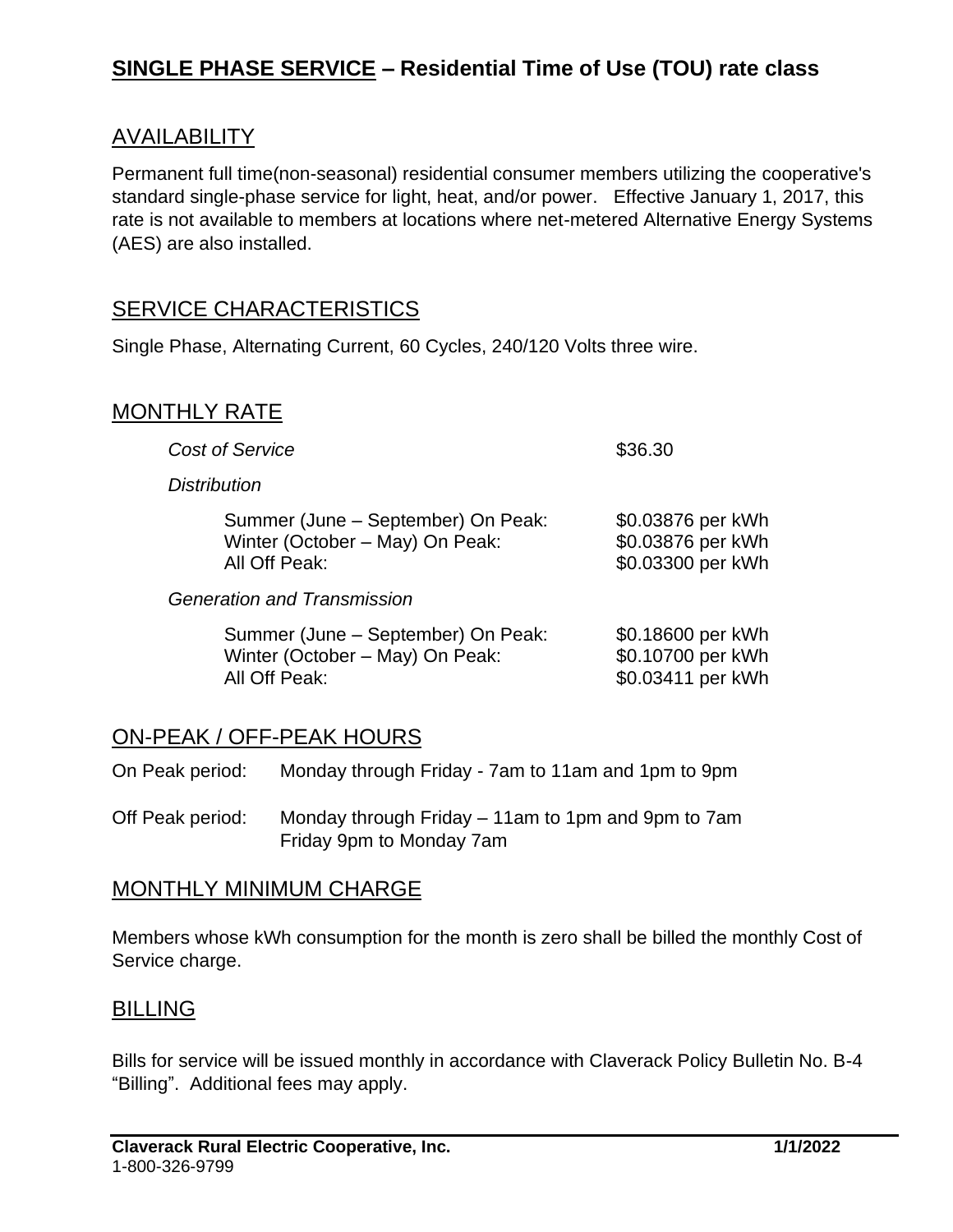# **THREE PHASE SERVICE – Secondary (TPS) and Primary (TPP) rate classes**

#### AVAILABILITY

All members of the cooperative requiring three phase electric service or loads requiring a transformer larger than 100KVA. Loads less than 50kW or greater than 1,000kW expected billing demand may be required to receive single phase service or primary service respectively at the sole discretion of the cooperative.

#### SERVICE CHARACTERISTICS

Three Phase, Alternating Current, 60 Cycles at one of the following standard voltages available from the cooperative:

208/120V – 3 Phase, 4 Wire 240/120V – 3 Phase, 4 Wire (center tapped delta) 480/277V – 3 Phase, 4 Wire 12,470/7200V – 3 Phase, 4 Wire primary service

#### MONTHLY RATE

| <b>Cost of Service</b>                                                            |                                        |
|-----------------------------------------------------------------------------------|----------------------------------------|
| For Secondary Service (TPS):<br>For Primary Service (TPP):                        | \$45.00<br>\$80.00                     |
| <b>Distribution</b><br>Demand:                                                    |                                        |
| For Secondary Service (TPS):<br>For Primary Service (TPP):                        | \$7.65 per kW<br>\$6.89 per kW         |
| Energy:                                                                           | \$0.00990 per kWh                      |
| Generation and Transmission<br>Demand:                                            | \$3.35 per kW                          |
| Energy:<br>1 <sup>st</sup> 400 hours use of billing demand:<br>All remaining kWh: | \$0.05700 per kWh<br>\$0.04300 per kWh |

#### MONTHLY MINIMUM CHARGE

The minimum monthly charge shall be equivalent to the monthly Cost of Service charge or \$0.75 per kVA of installed transformer capacity whichever is greater.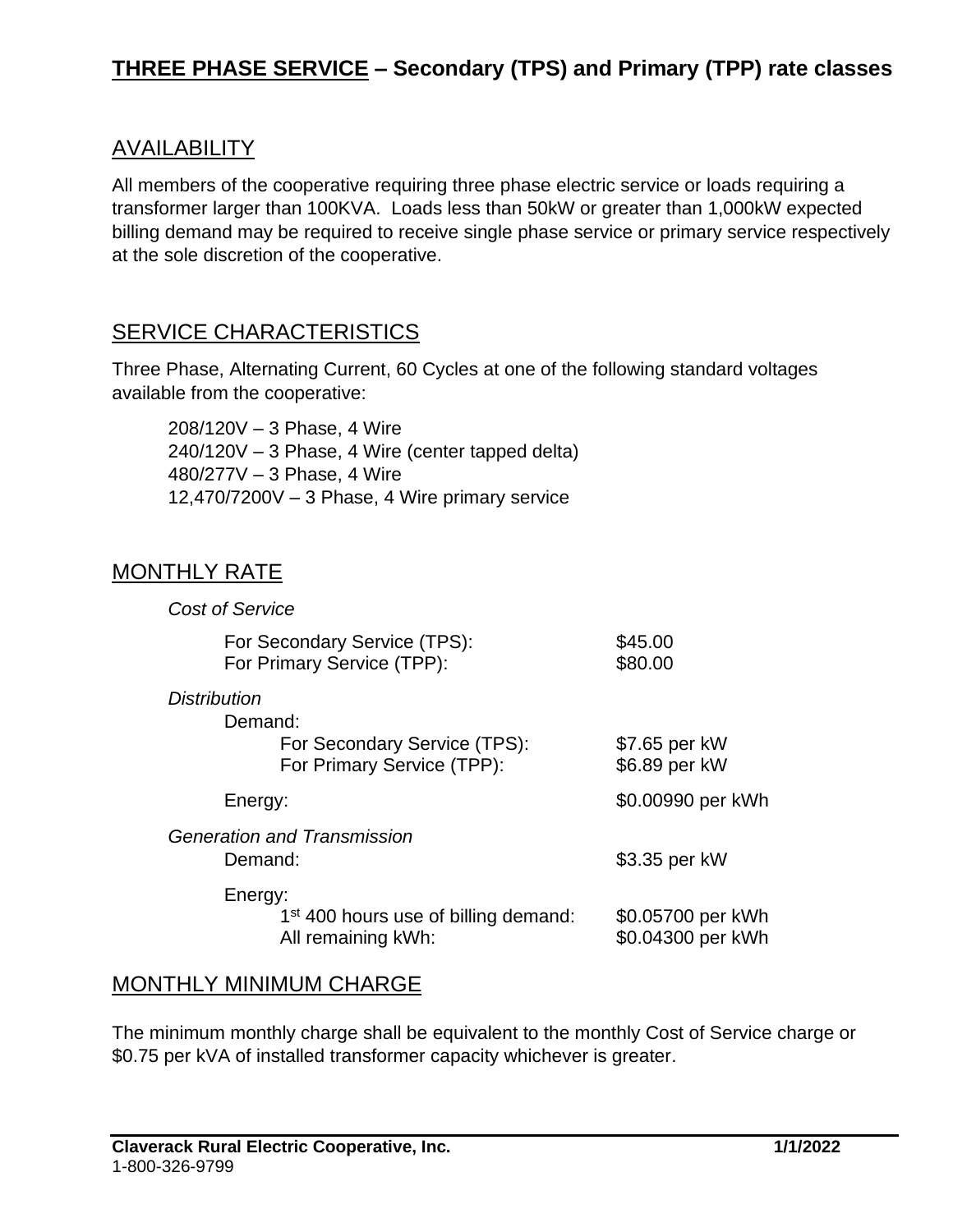# DETERMINATION OF BILLING DEMAND

The billing demand shall be the maximum kilowatt demand measured during any fifteen (15) minute period of the billing month. The member shall maintain their average monthly service power factor at 90% or greater. The cooperative reserves the right to adjust the actual measured kW to a minimum ninety percent (90%) power factor for determining the monthly billing demand.

#### BILLING